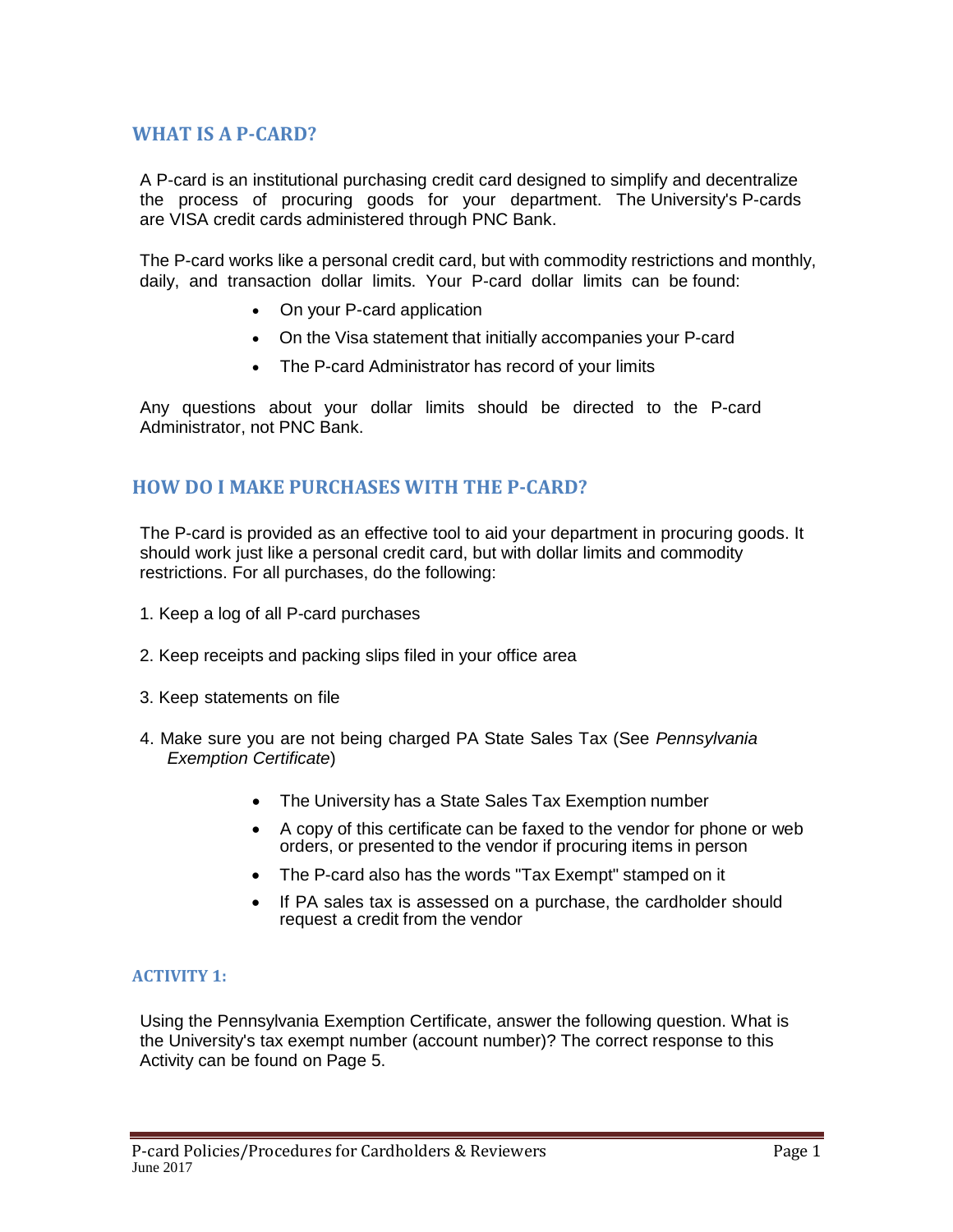## **Phone Orders**

- 1. Describe your needs as completely as possible to the supplier, i.e., use part numbers, catalog numbers, size, color, etc. Provide the supplier with the following:
	- Cardholder name
	- Card number
	- Card expiration date
- 2. If the supplier is located in Pennsylvania, tell the supplier that the University is tax exempt, and provide the supplier with the tax exemption number. If required, you can fax the supplier a copy of the *Pennsylvania Exemption Certificate*. If the supplier is out-of-state, check the *Sales Tax Exemption List* to see if the University is tax exempt in that state.
- 3. Provide the supplier with your ship-to address. This can be your office address, lab location, etc., but should not be a home address.
- 4. Ask if there will be shipping/delivery charges. Remember that you must stay within your transaction limits.
- 5. Ask the supplier about the expected delivery date.

## **In-person Orders**

Take a copy of the *Pennsylvania Exemption Certificate* with you.

#### **ACTIVITY 2:**

Review the *Sales Tax Exemption List*. Is the University exempt from sales tax in North Carolina? The correct response to this Activity can be found on Page 5.

## **Web Orders**

Before placing an order via the Web, make sure the site is secure for credit card information. Any of the following will indicate that a website is secure:

- Secure Sockets Layer "https:" instead of "http:" will appear in the web address of the screen where you are entering credit card information
- Locked padlock icon on your browser
- Unbroken key icon on your browser
- A statement that the site is secure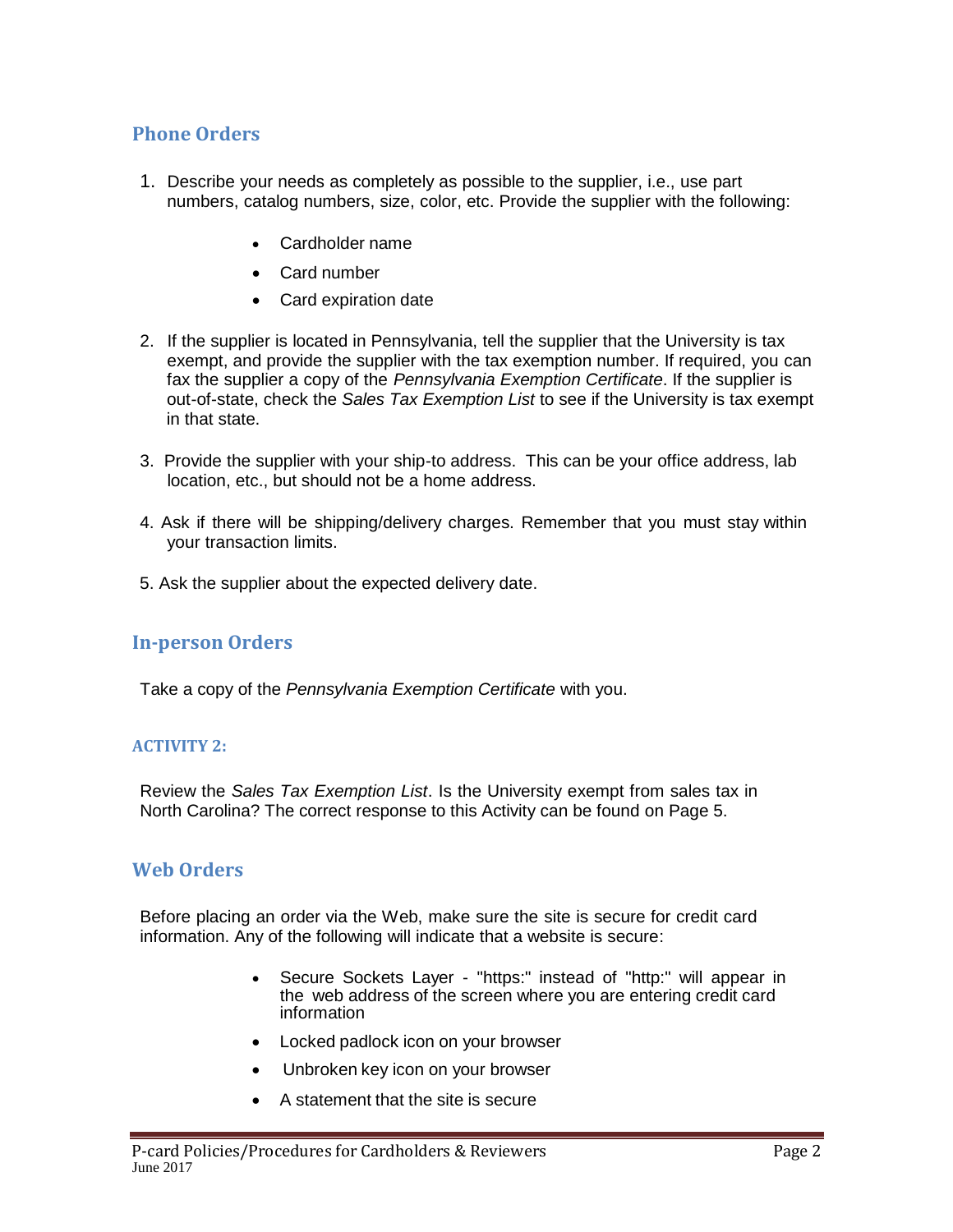# **WHAT CAN I BUY/NOT BUY WITH MY P-CARD?**



The P-card can be used to procure routine goods and services from non-contracted suppliers for conducting business in your department. The card is intended for one-time (non-recurring) purchases related to University business only. Use of the card for personal purchases is strictly prohibited. Additionally, the card **cannot** be used to procure the following:

| Airfare                                             | <b>Gift Cards</b>                     |  |  |
|-----------------------------------------------------|---------------------------------------|--|--|
| Alcohol                                             | <b>Gifts and Contributions</b>        |  |  |
| Animals                                             | <b>Hazardous Materials</b>            |  |  |
| <b>Biological Materials</b>                         | <b>Hotels</b>                         |  |  |
| Cash                                                | Interdepartmental Charges             |  |  |
| Caterers                                            | Motion Picture - Video Creation       |  |  |
| <b>Conference Registrations</b>                     | Radioactive Materials                 |  |  |
| <b>Controlled Substances</b>                        | <b>Laboratory Chemicals</b>           |  |  |
| Drugs, Prescriptions                                | <b>Testing Laboratories</b>           |  |  |
| Dues & Memberships, Registrations,<br>Subscriptions | <b>Travel, Business Entertainment</b> |  |  |
| Foreign Good Imports*                               | <b>Vehicle Rentals</b>                |  |  |
| Fuel, Gasoline                                      | Weapons/Ammunition                    |  |  |
| Gases                                               | Software***                           |  |  |

**\***P-card users are authorized to purchase imported books and journals. However, the P-card cannot be used to purchase other foreign good imports.

**\*\*\***P-card holders who have completed additional training are authorized to purchase Click-Wrapped or Shrink-Wrapped types of software with their P-cards.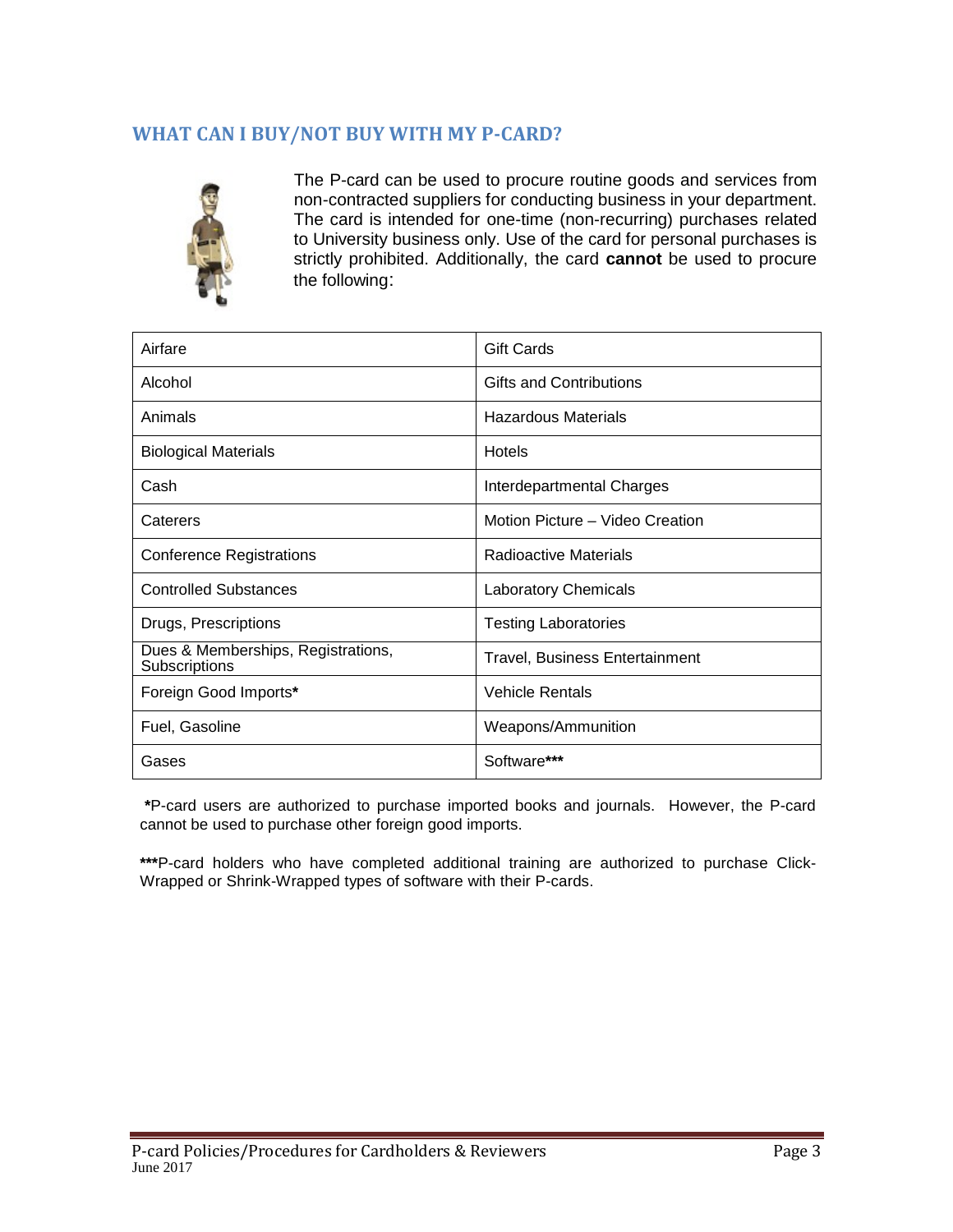#### **Flowers:**

The University will allow purchases on the P-card for flowers provided that the cardholder has written approval from one of the following: Officer of the University, Vice Chancellor or higher, Dean or Academic Director, or Responsibility Center Head.

The P-card can be used to procure goods provided by University facilities, such as the following:

- University Book Center
- The Pitt Shop
- Pitt Licensing Service

There are other merchant categories that are not applicable to the University's day-today business affairs. Your transaction could be rejected at the point of sale if you attempt to purchase goods that are categorized with non-approved Merchant Category Codes (MCC). However, occasionally a supplier can be categorized with an incorrect MCC. If this is an issue, contact the P-card administrator.

An individual merchant may fall under a restricted merchant code due to the nature of their business. This does not necessarily mean that everything they sell is going to be restricted according to P-card policy. For example, a supplier may sell hazardous lab materials or drugs, but they may also provide tools or other lab equipment. If the procurement of lab equipment is being attempted with a P-card, and the vendor that also sells hazardous materials declines on an MCC, that particular code can be opened temporarily. Please contact the P-card administrator in situations like this. An approval email from the cardholder's supervisor (approver) will need to be sent to the P-card administrator as authorization. The email must include the supplier name, and what is being purchased.

#### **ACTIVITY 3:**

You have been instructed to print a listing of approved/non-approved MCC's. Use the listing to answer the following questions: (1.) Are photographic supply stores approved or non-approved. (2.) Are catering services approved/non-approved? The correct responses to this Activity can be found on Page 5.

## **AM I RESTRICTED IN SELECTING SUPPLIERS?**

University Policy 05-02-15 requires the use of University-wide contracted suppliers, when available, for the product being purchased. Also, if the supplier will accept a purchase order, then the order should be placed via the PantherExpress system, instead of a Pcard, so that the University's standard terms and conditions will apply. More information about the PantherExpress system may be found at:<http://www.cfo.pitt.edu/pexpress>

A list of contracted suppliers can be found on the PantherExpess website: [http://www.cfo.pitt.edu/pexpress,](http://www.cfo.pitt.edu/pexpress) Contracted Suppliers link.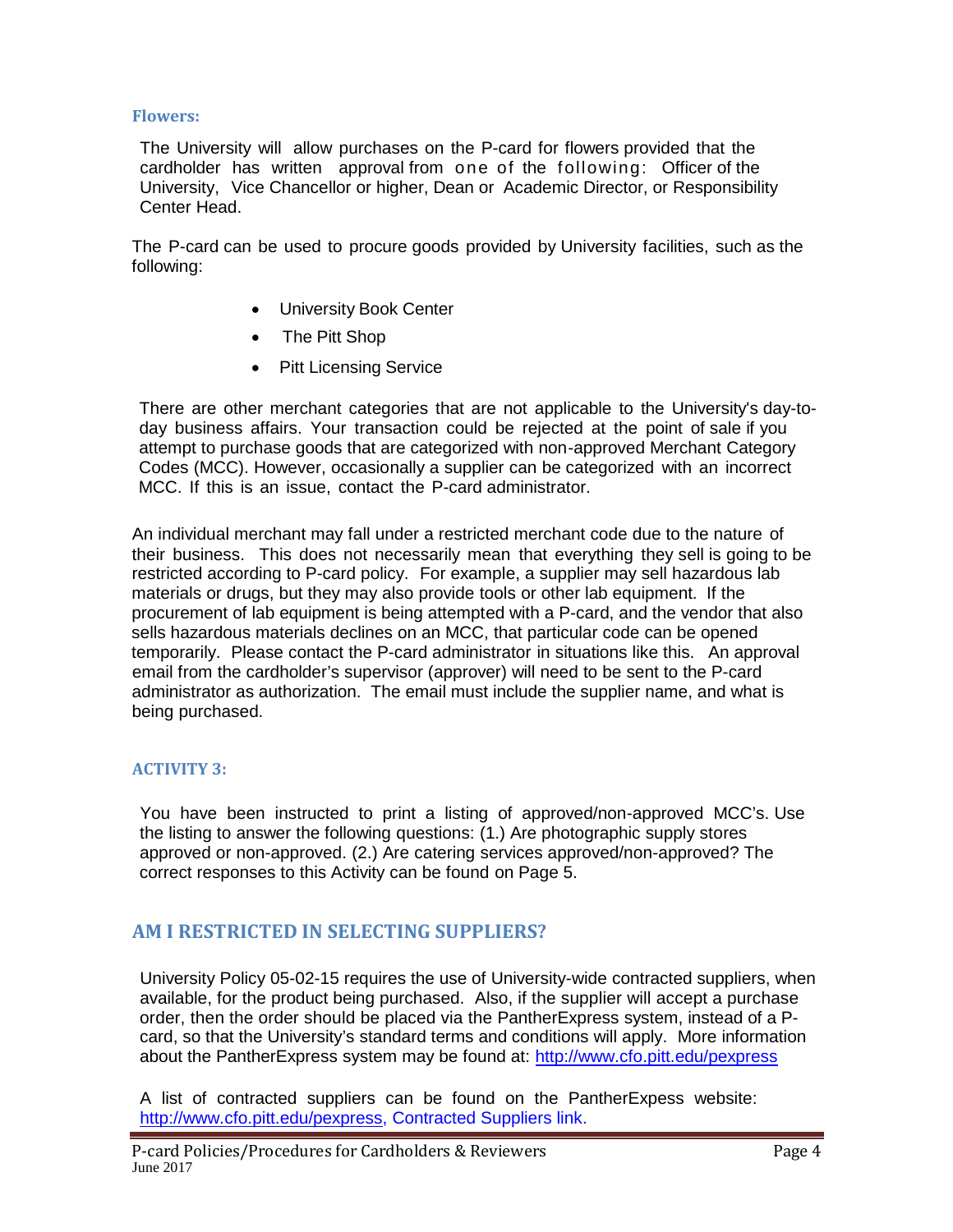#### **ACTIVITY 4:**

According to the Contracted Suppliers list, who are approved vendors for appliances, or for computers? The correct responses to this Activity can be found on Page 5.

## **ANSWERS TO ACTIVITY QUESTIONS**

### **ACTIVITY 1:**

The University's Tax Exempt # is 75-436-298

### **ACTIVITY 2:**

Yes, the University is exempt from sales tax in North Carolina.

### **ACTIVITY 3:**

Photographic suppliers are approved; Caterers are non-approved.

### **ACTIVITY 4:**

University approved vendors for appliances: Don's Appliances

University approved vendors for computers: Dell, Apple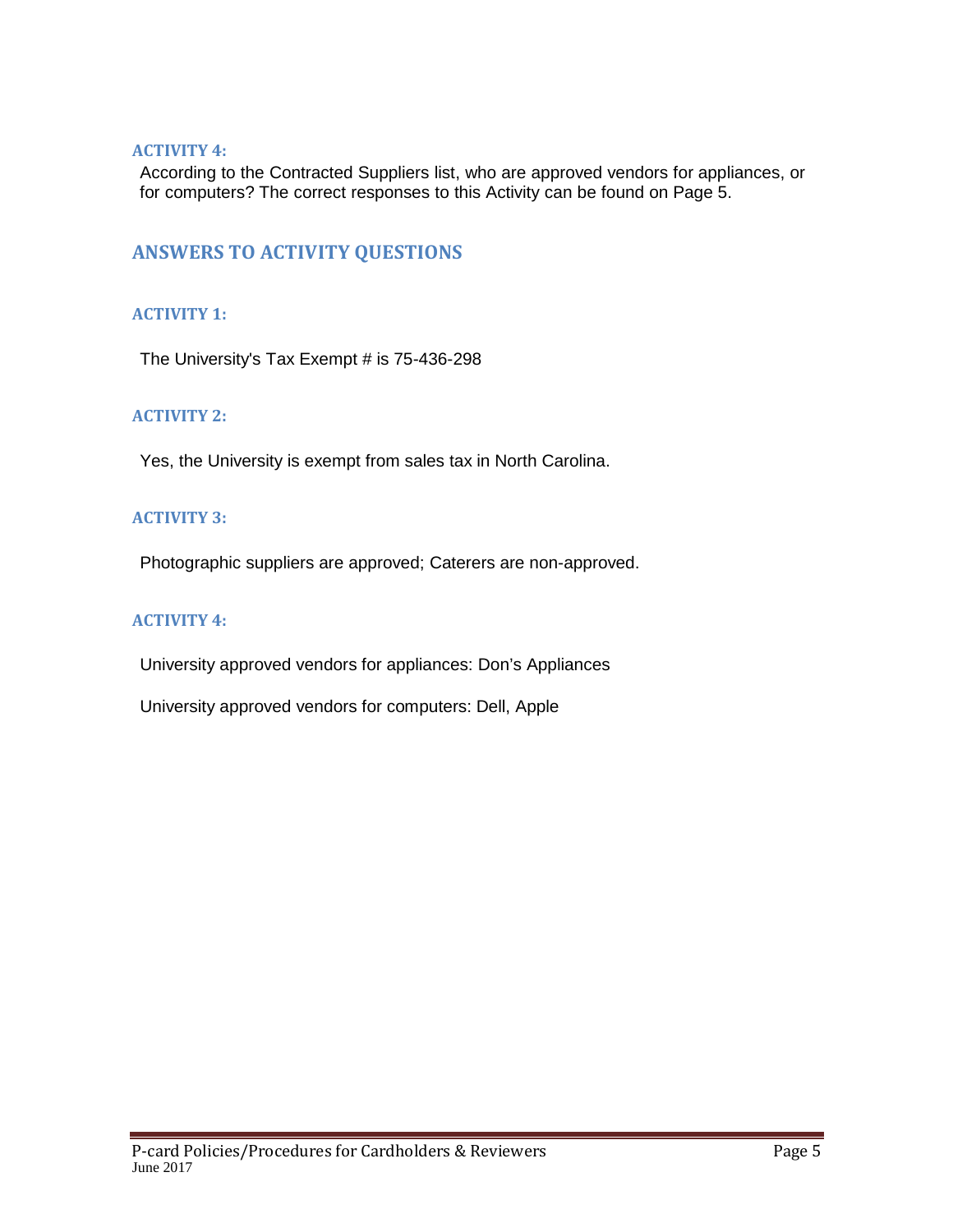# **LOGGING AND TRACKING P-CARD ACTIVITY**

All P-card holders should maintain a log to facilitate reconciliation of P-card charges. The P-card Activity Log has been designed for this purpose.

Excel or any spreadsheet software can also work well to record P-card activity if you wish to keep an electronic log. Additionally, you can speak with your department administrator about using the PRISM P-card Redistribution application for logging and reviewing P-card charges.

Monthly P-card Visa statements should be reviewed and approved, line by line, with the entries in the log.



**ACTIVITY 1**:

Review the PCard *Activity Log.*

# **RECEIPTS/PACKING SLIPS**

All receipts, packing slips, correspondences, and other relevant materials should be filed in the general area of the log keeper. These documents allow verification of prices, quantities, dates and other important tracking information needed as support data for University related business transactions.

You might find it helpful to record the associated line number from the log sheets onto the backup document (receipt, packing slip, P-card Visa statement). A consistent filing procedure is recommended, and these records should be kept for seven years or, if associated with grant monies, and the grant is longer than seven years, then the life of the grant, plus three years.

## **RETURNS/DISPUTES**

Disputed billing can result from failure to receive goods or services charged, defective merchandise, altered charges, credits not processed, etc. Making returns and resolving disputes is the responsibility of the cardholder. It is also important to review statements for any fraudulent or unauthorized activity. Online fraud is common and attempts occasionally come through.

Do the following when an erroneous charge, return, or dispute exists:

- 1. Contact the supplier immediately to reconcile the dispute.
- 2. If you don't see an adjustment on your next statement, file a written dispute with PNC Bank by completing the *Billing Inquiry Form* that is on the back of your P-card Visa Statement. This must be done within 30 days of the date of the statement.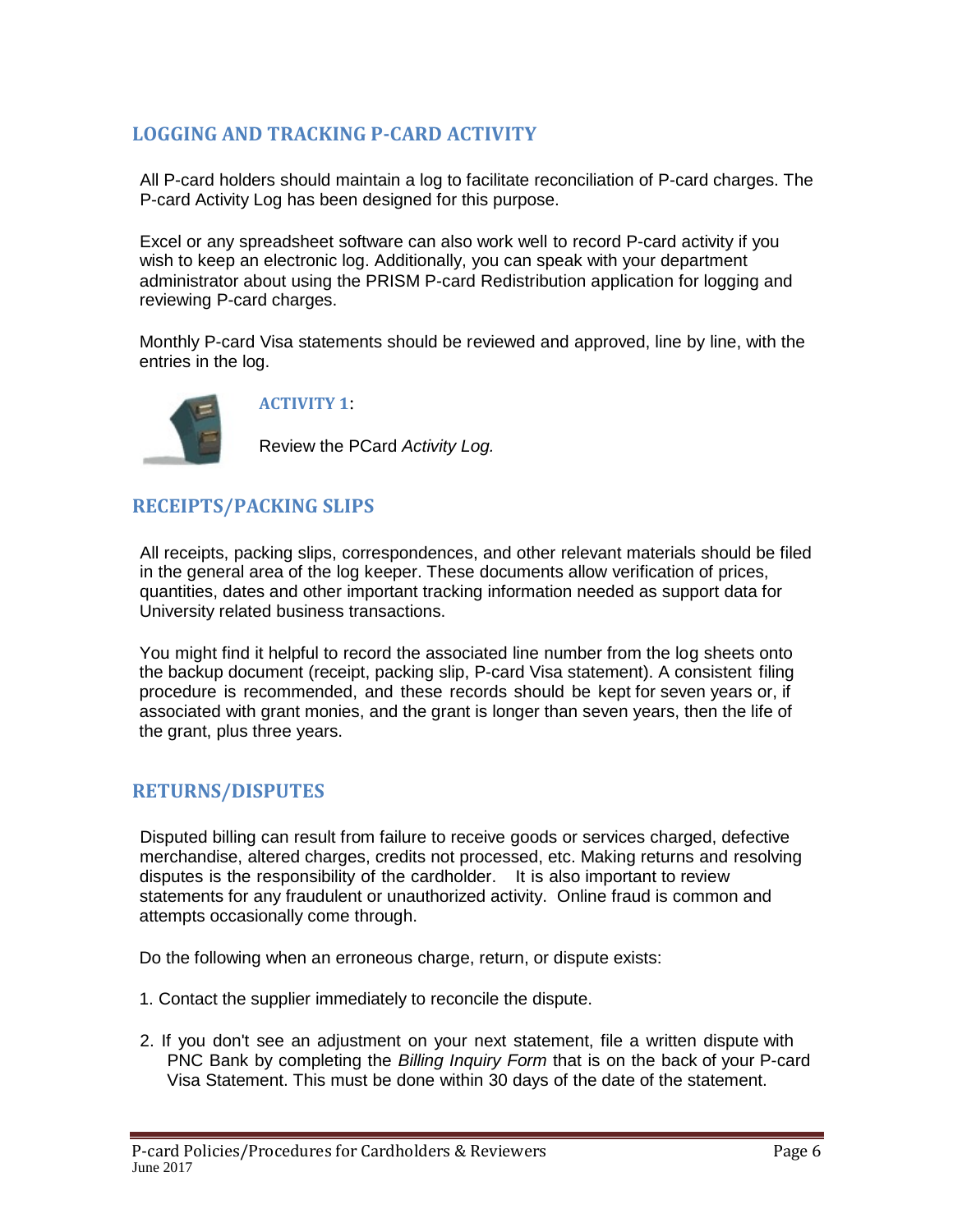3. Fax the *Billing Inquiry Form* to the P-card administrator.

4. Call the P-card administrator if you need additional assistance. Do not call PNC Bank.

# **RECONCILING P-CARD ACTIVITY**

The monthly P-card cycle is from the 5th day of the month to the 4th day of the following month. If the  $5<sup>th</sup>$  falls on a weekend, the new cycle begins on the next business day. Cardholders receive a P-card Visa statement shortly after the 4th of every month for the previous monthly cycle. All P-card activity is paid for by the University within five days of receipt of a University consolidated invoice from PNC Bank. There is also a detailed electronic feed of charges and credits uploaded into the PRISM system on a daily basis.



Activity shown on the cardholder log needs to match charges shown on the monthly P-card Visa statement. Line item reconciliation should take place.

Statement charges will also display in the monthly level reports. P-card transactions can be identified on the level reports by the following:

| Sub<br>Code | Ref             | Description      | <b>Budget</b>                                                         | Actual | PO <sub>I</sub><br>Reg<br>₩ | Identifier    | <b>Batch Name</b> |  |
|-------------|-----------------|------------------|-----------------------------------------------------------------------|--------|-----------------------------|---------------|-------------------|--|
| 6000        | Office Supplies |                  |                                                                       |        |                             |               |                   |  |
|             | 00000           | Xerox Corp.      |                                                                       | 39.95  |                             | Brown06141303 | 18312 Payables    |  |
|             |                 | PNC Peard Misc.* |                                                                       | 24.20  |                             | Brown06261304 | 18057 Payables    |  |
|             |                 |                  |                                                                       |        |                             |               |                   |  |
|             |                 | Vendor           | 1st 6 characters of cardholder's last name plus transaction<br>date** |        |                             |               |                   |  |

\*The vendor name appears as PNC PCard Misc. for those vendors not in the PRISM vendor file

\*\* The last two digits of the Identifier are used for internal system requirements

#### **Monthly Review**

All purchases made using your P-card are posted to a single department account number. Department administrators or card holders will need to initiate journal entries, or use the P-card Redistribution application, to redistribute charges to the proper accounts.

Additionally, all P-card holders must have a designated reviewer who is responsible for reviewing charges on a monthly basis, and certifying that P-card purchases are legitimate University business expenses. This monthly review is done within the P-card Redistribution application.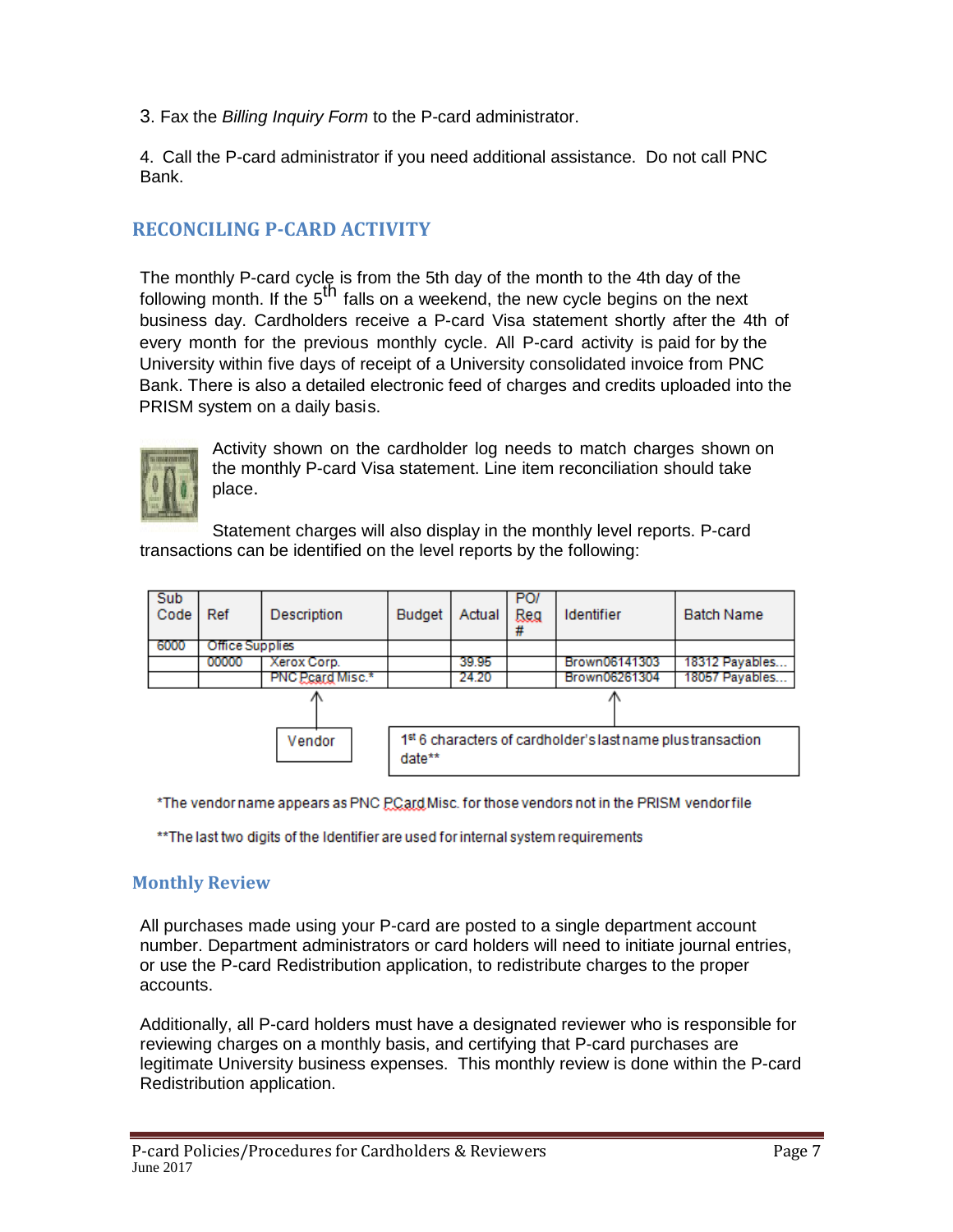It is the responsibility of the P-card holder to forward copies of *P-card logs* and *P-card Visa Statements* to your administrator so that purchases can be reviewed and the redistribution of charges can be done on a timely basis!

## **SECURITY AND CONTROLS**

After a card has been issued, it is the cardholder's responsibility to control the use of the card. Remember:

- The P-card is like money. It is the cardholder's responsibility to guard against theft and loss of the card. Be vigilant. Know where your card is at all times.
- Keep your P-card in a locked place, and only carry it on you when you are purchasing goods in-person.
- Under no circumstances is the card to be used for personal purchases.
- Do not write your P-card number on outgoing faxed orders. Instruct the supplier to call you for the credit card information.
- Each cardholder should know his/her transaction, daily, and monthly dollar limits.
- The P-card administrator conducts random P-card audits every month. Internal Audit conducts 10 P-card audits per year. Any P-card holder can be selected for a random audit.
- An audit of a card with suspicious activity can be done at any time, by contacting the P-card administrator.

## **MISUSING THE P-CARD**

The following examples will be considered "misuse" of the P-card:

- Purchases made for the sole benefit of the cardholder.
- Assignment or transfer of an individual's card to an unauthorized person.
- Use of an individual's card by a suspended or terminated employee.
- Lack of proper and timely review and reconciliation of an individual cardholder account.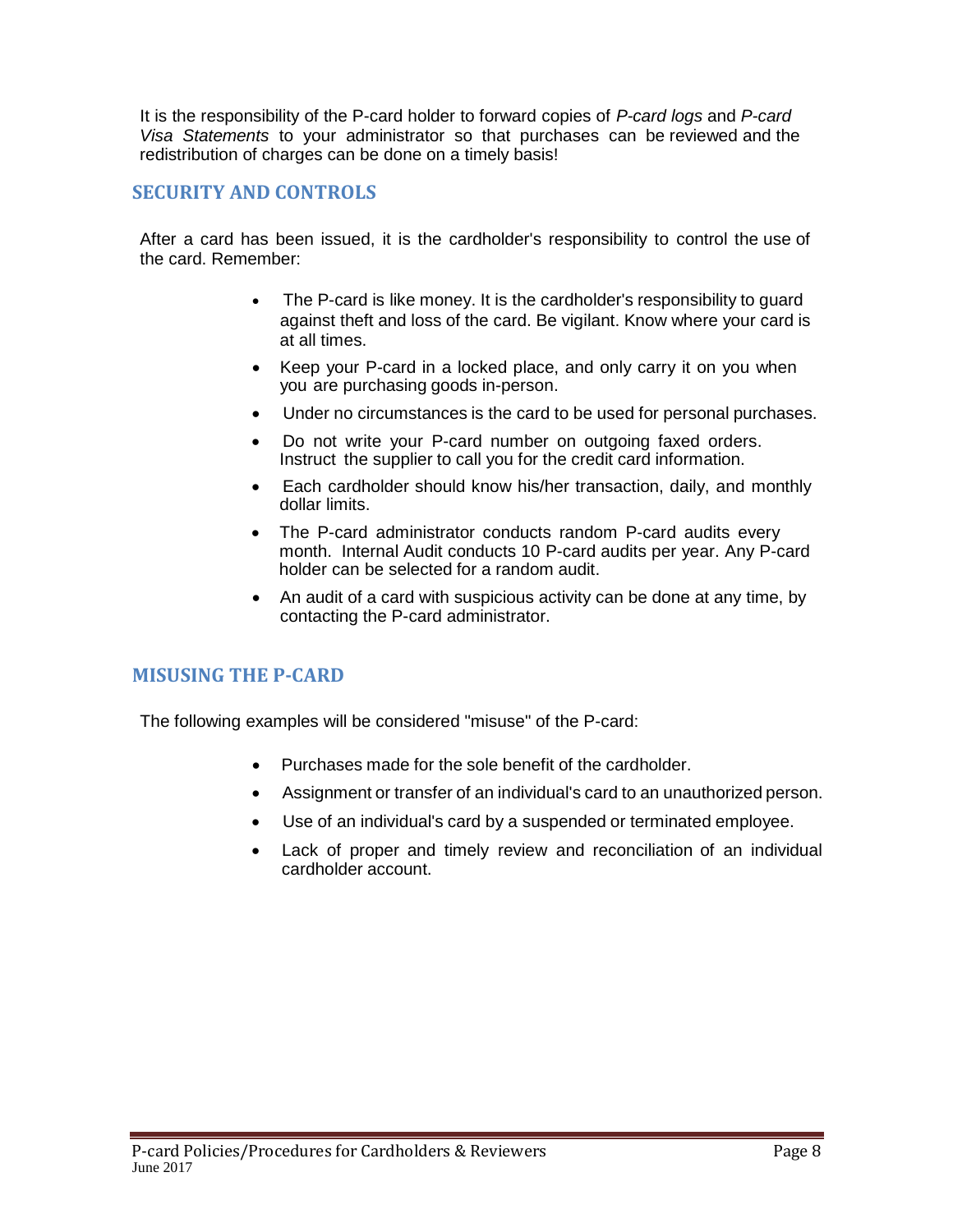## **SANCTIONS**



Sanctions will be imposed on a cardholder on a case-by-case review of misuse of the P-card. The P-card administrator and the audit staff will work with a department administrator and the cardholder to initiate sanctions where misuse of the card has occurred.

- First, the cardholder will receive a formal written reprimand from the P-card administrator. The cardholder's supervisor and department administrator will be copied on this memorandum.
- The cardholder may be asked to discontinue use, and return the card, if continued misuse occurs.
- Misuse of the card can jeopardize the cardholder's employment at the University. Cases of fraud could result in employment termination and/or prosecution. If a card has been revoked for cause, it is unlikely that it will be reinstated.
- In addition to the above sanctions, the improper use of the Pcard for personal purchases will require repayment to the University. The P-card administrator and department administration will jointly assist with the arrangements for repayment.
- Finally, the P-card administrator is able to cancel a card account and call for return of the card for any reasonable reason.

## **REPORTING A LOST OR STOLEN P-CARD**

It is very important to notify PNC Bank immediately when a cardholder or department administrator realizes a P-card has been lost or stolen. The toll-free phone number to call PNC Bank is **1-800-685-4039**. This number is accessible 24 hours a day, 365 days a year. The bank will be able to stop activity immediately. The P-card administrator must also be notified.

The cardholder's department is liable for all expenditures made with the card until reported lost or stolen to PNC Bank at the number given above. There is no \$50.00 limit similar to personal credit cards. It is possible for the department to be liable for thousands of dollars if notification is delayed.

On occasion, the P-card administrator will be notified directly by PNC that fraudulent activity is suspected or that a card has been compromised. When this occurs, the cardholder will be contacted by the P-card administrator in order to verify questioned charges and/or cancel and reissue the P-card.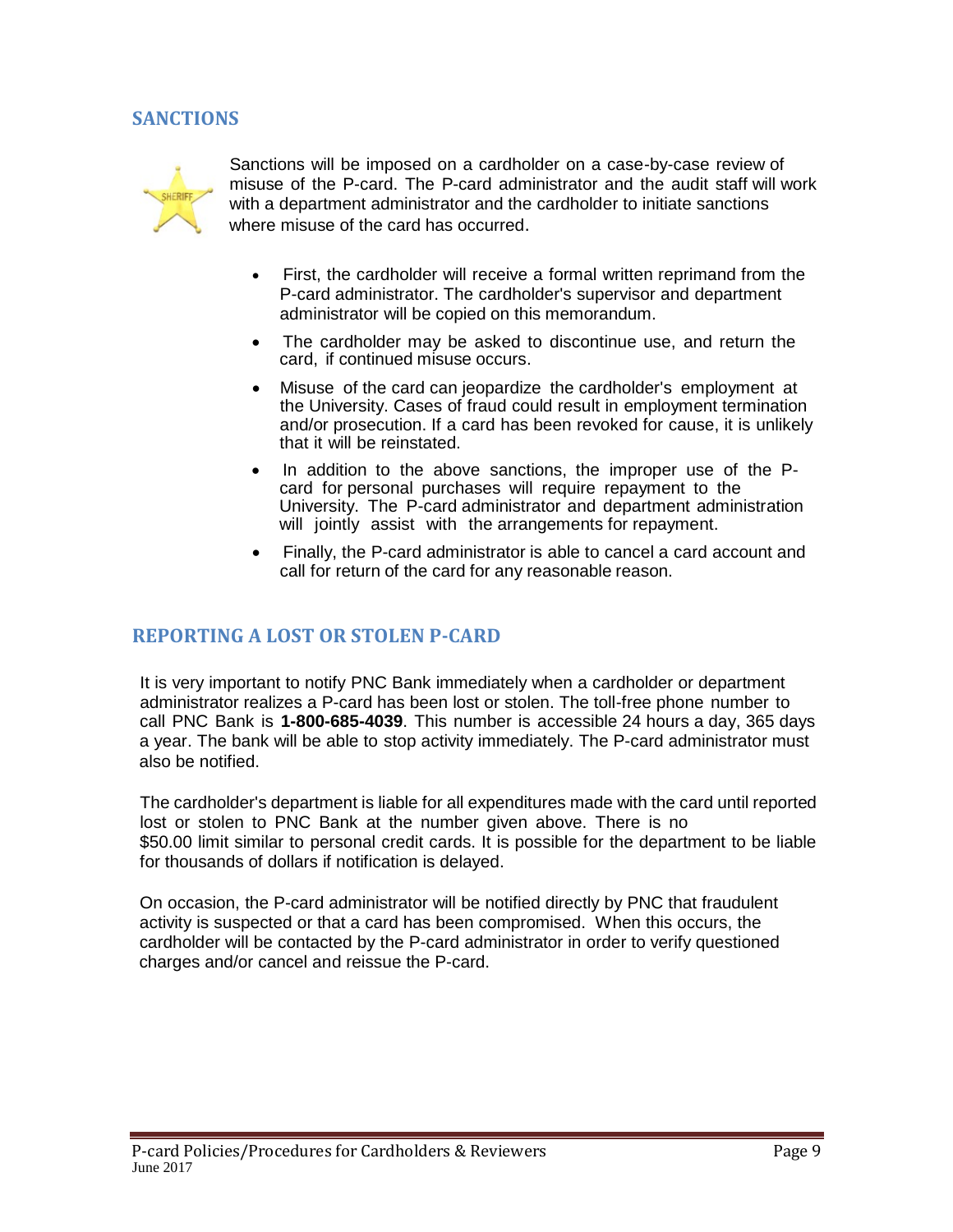## **FREQUENTLY ASKED QUESTIONS**



**Once I complete training, how do I get my P-card?**

Once you have completed training, the P-card administrator will contact you with instructions on picking up your P-card. You will be asked to bring with you the following when you pick up your card:

- Signed Purchasing Card Acceptance Agreement form
- Valid University ID

You may send someone else to pick up the card. The designated individual will need a memo from the cardholder that grants permission for him to pick up the card. The designee will also need his own ID and the completed and signed Purchasing Card Acceptance Agreement form.

#### **Can I have more than one P-card?**

No. Each P-card holder is permitted to have only one card.

### **Will the P-card affect my personal credit rating?**

No. The P-card is a commercial credit card and has no effect on your personal credit rating.

#### **Can coworkers in my department use my P-card?**

No. Only the person to whom the P-card has been issued can use the card. Remember, as a P-card holder, your name is on the card and you are responsible for all transactions made with the card.

#### **Can I use my P-card only at University contracted vendors?**

No. University Policy 05-02-15 requires the use of University-wide contracted suppliers, when available, for the product being purchased. However, the card can be used with any supplier who accepts VISA, and is categorized with an approved Merchant Category Code (MCC).

A list of preferred suppliers can be found in the Contracted Suppliers list on the PantherExpress website: [http://www.cfo.pitt.edu](http://www.cfo.pitt.edu/pexpress)/pexpress

#### **Do I need to know the MCC for each P-card purchase?**



No. The approved Merchant Category Codes are encoded into the strip on the back of the P-card. While you don't need to know the MCC for each P-card purchase, if you are unsure if a particular good or service can be bought with the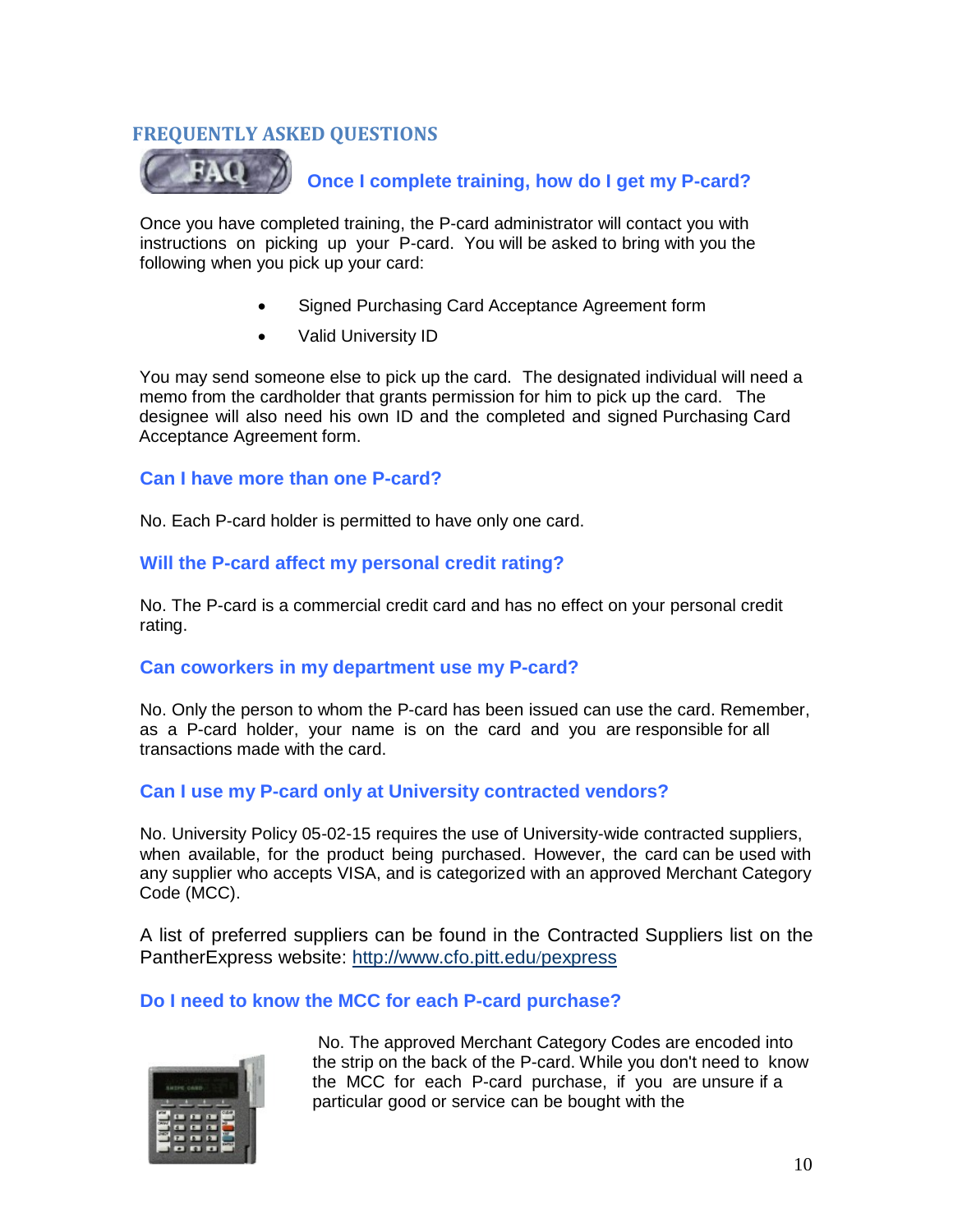P-card, check your MCC listing for approved/non-approved commodities.

## **What should I do if the vendor asks me for a** *Bill-To* **address?**

Provide the vendor with your *Statement-Address*. This does not mean that you will be invoiced directly. The vendor may simply ask you this question for verification/security purposes.

### **Can changes be made to a P-card?**

Changes can be made to a P-card for the following reasons:

- Modify transaction, daily, and/or monthly limit
- Modify the account to which transactions are charged
- Name /address changes
- Cancel a P-card
- Refresh a declining balance card (if applicable)

To make any of these changes, follow the procedures outlined below:

- 1. Fill out the P-card *Change Request Form*, entering information as it applies to your requested changes.
- 2. Mail or fax the form to the P-card administrator, as noted at the bottom of the form.
- 3. PNC Bank will process the requested changes.

Temporary changes to limits can also be made. If the limit change is only a one- time increase, the cardholder will need to have his approver send an email to the P-card administrator. The email needs to identify the item being purchased and the amount of the requested increase. Under this method, limits are then reset after the purchase has been completed.

#### **ACTIVITY:**

Review the P-card *Change Request Form*.

#### **Can I be approved for a single transaction limit greater than \$2,000?**

Yes. \$2,000 is the preferred single transaction limit for all department P-card holders, but higher amounts can be approved. Please contact the P-card administrator for more details on obtaining higher limits.

Periodically, the P-card administrator will analyze spending versus current limits. If the limits appear to be too high, Payment Processing reserves the right to reduce limits.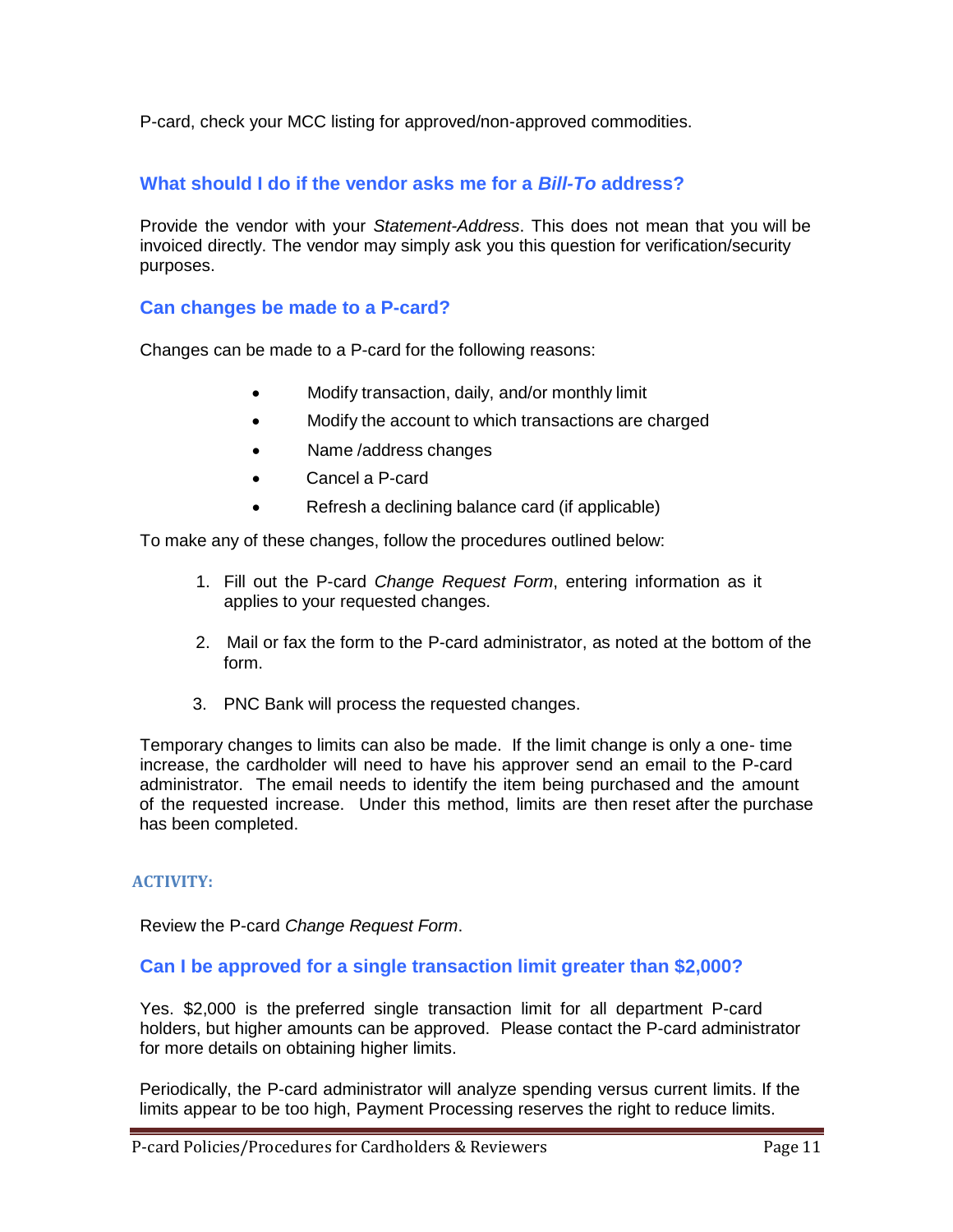## **Can I split a single purchase that is above my transaction limit into two transactions?**

No. You cannot, for instance, purchase a \$3,000 computer by charging \$2,000 as one transaction, and \$1,000 as a second transaction.

### **What should I do with my P-card if I'm transferring to another department or leaving the University?**

When a P-card holder leaves the University or transfers to a new department, the following guidelines apply:

- 1. The P-card is turned in to the department administrator.
- 2. The administrator completes a P-card *Change Request Form*, to cancel the card, noting that the cardholder is transferring or terminating employment.
- 3. The department administrator destroys the card and forwards the *Change Request Form* to the P-card administrator.
- 4. No additional purchases against this P-card are to be made.
- 5. For transfers, application for a P-card within a new department can be made with the new department administrator's approval.
- 6. All records and receipts must be maintained for a 7-year period (counting from the transaction date). If the P-card is tied to a grant that is longer than 7 years, then the retention period is the life of the grant, plus 3 years.